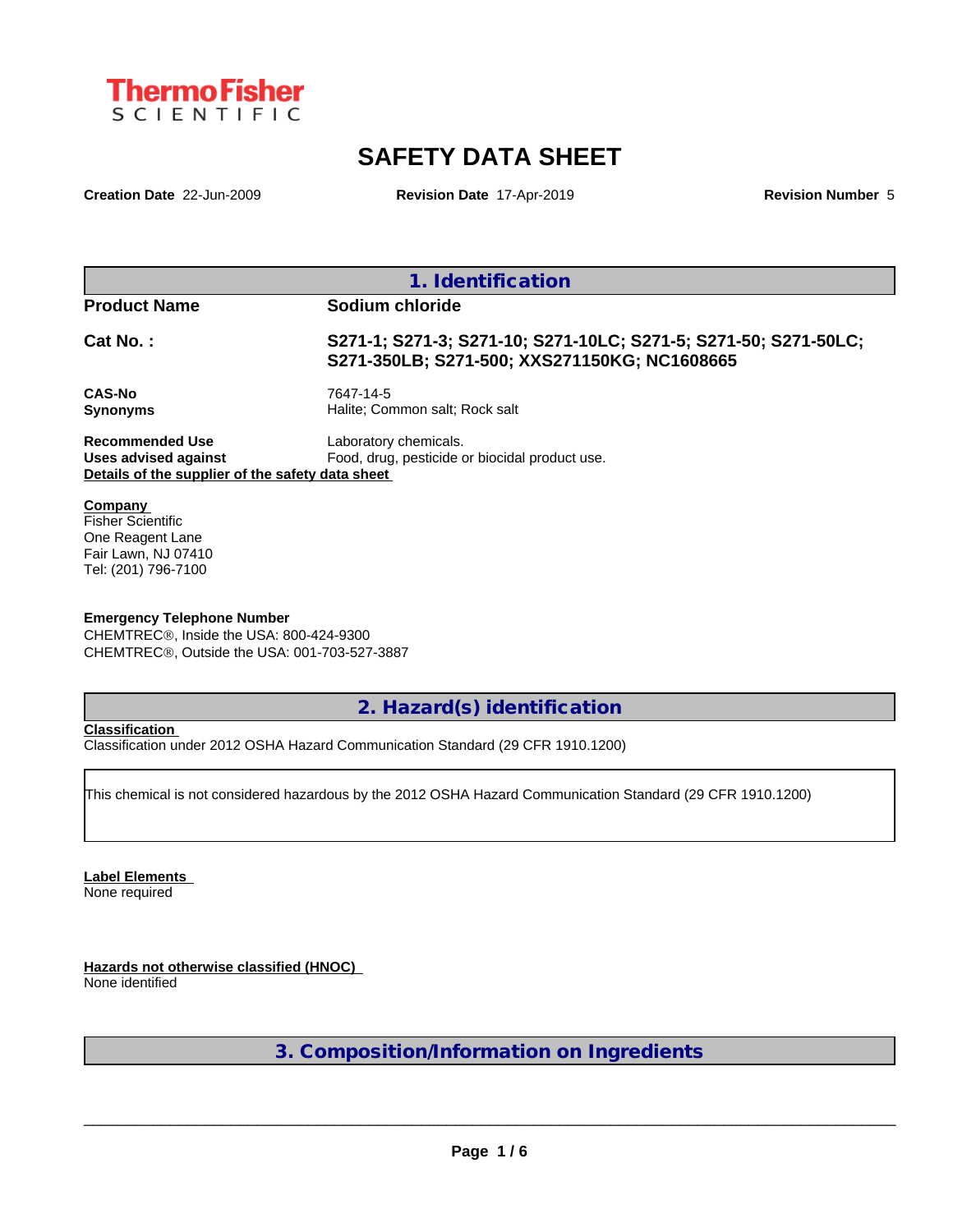| <b>Component</b>                     |                                                                                                                            | <b>CAS-No</b>                                                                                | Weight % |  |  |  |  |  |
|--------------------------------------|----------------------------------------------------------------------------------------------------------------------------|----------------------------------------------------------------------------------------------|----------|--|--|--|--|--|
| Sodium chloride<br>7647-14-5<br>>95  |                                                                                                                            |                                                                                              |          |  |  |  |  |  |
|                                      |                                                                                                                            |                                                                                              |          |  |  |  |  |  |
|                                      |                                                                                                                            | 4. First-aid measures                                                                        |          |  |  |  |  |  |
| <b>Eye Contact</b>                   | medical attention.                                                                                                         | Rinse immediately with plenty of water, also under the eyelids, for at least 15 minutes. Get |          |  |  |  |  |  |
| <b>Skin Contact</b>                  | Wash off immediately with plenty of water for at least 15 minutes. Get medical attention<br>immediately if symptoms occur. |                                                                                              |          |  |  |  |  |  |
| Inhalation                           | Remove to fresh air. Get medical attention immediately if symptoms occur.                                                  |                                                                                              |          |  |  |  |  |  |
| Ingestion                            | Get medical attention if symptoms occur. Clean mouth with water and drink afterwards<br>plenty of water.                   |                                                                                              |          |  |  |  |  |  |
| Most important symptoms and          | None reasonably foreseeable.                                                                                               |                                                                                              |          |  |  |  |  |  |
| effects<br><b>Notes to Physician</b> | Treat symptomatically                                                                                                      |                                                                                              |          |  |  |  |  |  |

### **5. Fire-fighting measures**

| Unsuitable Extinguishing Media                             | No information available                             |  |
|------------------------------------------------------------|------------------------------------------------------|--|
| <b>Flash Point</b><br>Method -                             | No information available<br>No information available |  |
| <b>Autoignition Temperature</b><br><b>Explosion Limits</b> | No information available                             |  |
| <b>Upper</b>                                               | No data available                                    |  |
| Lower                                                      | No data available                                    |  |
| Sensitivity to Mechanical Impact No information available  |                                                      |  |
| <b>Sensitivity to Static Discharge</b>                     | No information available                             |  |

#### **Specific Hazards Arising from the Chemical**

Thermal decomposition can lead to release of irritating gases and vapors. Keep product and empty container away from heat and sources of ignition.

### **Hazardous Combustion Products**

Hydrogen chloride gas. Sodium oxides.

### **Protective Equipment and Precautions for Firefighters**

As in any fire, wear self-contained breathing apparatus pressure-demand, MSHA/NIOSH (approved or equivalent) and full protective gear.

| <u>NFPA</u><br><b>Health</b>     | Flammability                                 | Instability                    | <b>Physical hazards</b><br>N/A                                                         |
|----------------------------------|----------------------------------------------|--------------------------------|----------------------------------------------------------------------------------------|
|                                  |                                              | 6. Accidental release measures |                                                                                        |
| <b>Personal Precautions</b>      | formation.                                   |                                | Ensure adequate ventilation. Use personal protective equipment as required. Avoid dust |
| <b>Environmental Precautions</b> | Should not be released into the environment. |                                |                                                                                        |

**Methods for Containment and Clean** Sweep up and shovel into suitable containers for disposal. Avoid dust formation. **Up**

**7. Handling and storage**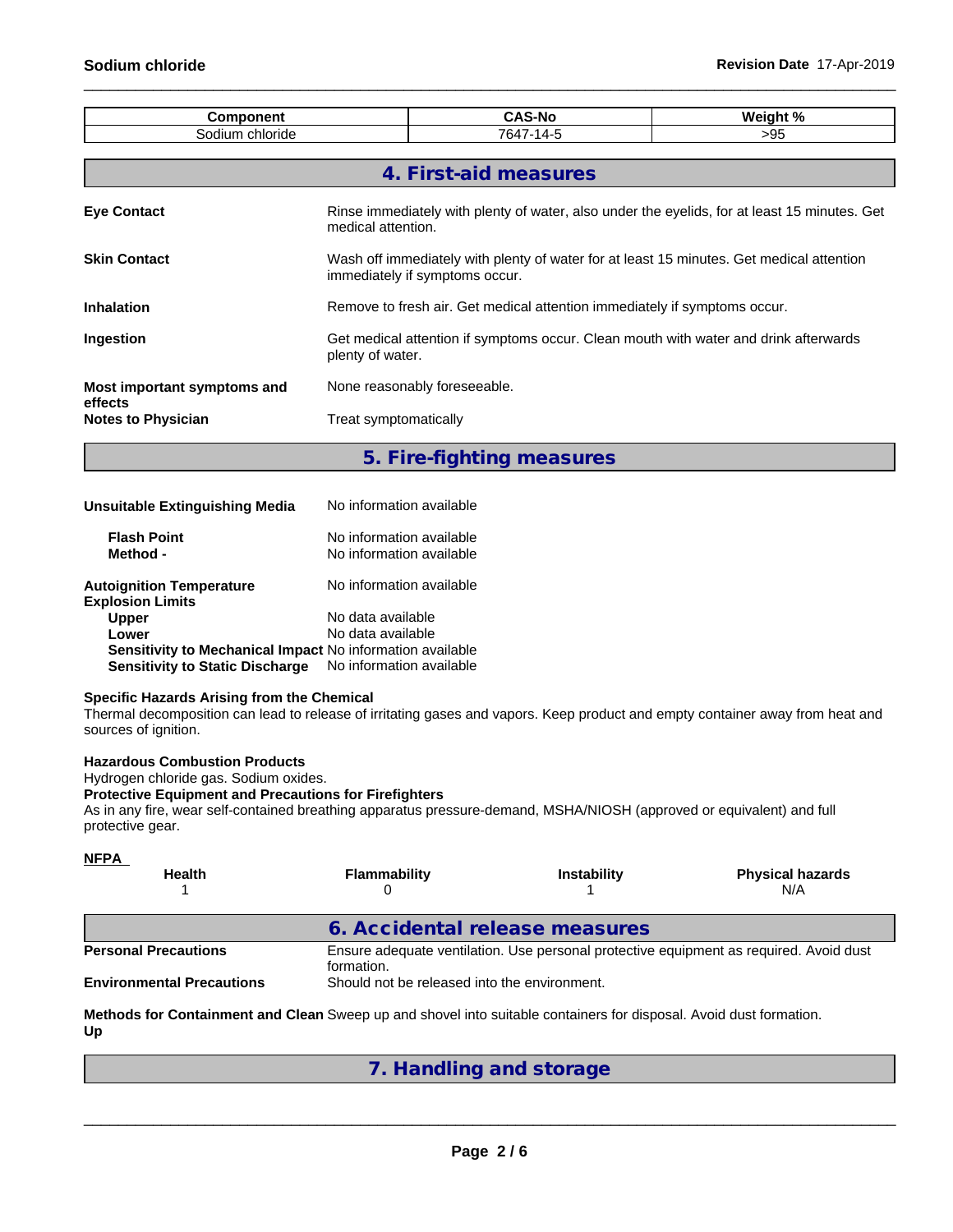| Sodium chloride                                                                                                                                                                                                     | Revision Date 17-Apr-2019                                                                                                                                                                                                                               |
|---------------------------------------------------------------------------------------------------------------------------------------------------------------------------------------------------------------------|---------------------------------------------------------------------------------------------------------------------------------------------------------------------------------------------------------------------------------------------------------|
| <b>Handling</b>                                                                                                                                                                                                     | Wear personal protective equipment/face protection. Ensure adequate ventilation. Avoid<br>contact with skin, eyes or clothing. Avoid ingestion and inhalation. Avoid dust formation.                                                                    |
| <b>Storage</b>                                                                                                                                                                                                      | Keep containers tightly closed in a dry, cool and well-ventilated place. Store under an inert<br>atmosphere. Protect from moisture.                                                                                                                     |
|                                                                                                                                                                                                                     | 8. Exposure controls / personal protection                                                                                                                                                                                                              |
| <b>Exposure Guidelines</b>                                                                                                                                                                                          | This product does not contain any hazardous materials with occupational exposure<br>limitsestablished by the region specific regulatory bodies.                                                                                                         |
| <b>Engineering Measures</b>                                                                                                                                                                                         | Ensure adequate ventilation, especially in confined areas. Ensure that eyewash stations<br>and safety showers are close to the workstation location.                                                                                                    |
| <b>Personal Protective Equipment</b>                                                                                                                                                                                |                                                                                                                                                                                                                                                         |
| <b>Eye/face Protection</b>                                                                                                                                                                                          | Wear appropriate protective eyeglasses or chemical safety goggles as described by<br>OSHA's eye and face protection regulations in 29 CFR 1910.133 or European Standard<br>EN166.                                                                       |
| Skin and body protection                                                                                                                                                                                            | Wear appropriate protective gloves and clothing to prevent skin exposure.                                                                                                                                                                               |
| <b>Respiratory Protection</b>                                                                                                                                                                                       | Follow the OSHA respirator regulations found in 29 CFR 1910.134 or European Standard<br>EN 149. Use a NIOSH/MSHA or European Standard EN 149 approved respirator if<br>exposure limits are exceeded or if irritation or other symptoms are experienced. |
| <b>Hygiene Measures</b>                                                                                                                                                                                             | Handle in accordance with good industrial hygiene and safety practice.                                                                                                                                                                                  |
|                                                                                                                                                                                                                     | 9. Physical and chemical properties                                                                                                                                                                                                                     |
| <b>Physical State</b><br>Appearance<br>Odor<br><b>Odor Threshold</b><br>рH<br><b>Melting Point/Range</b><br><b>Boiling Point/Range</b><br><b>Flash Point</b><br><b>Evaporation Rate</b><br>Flammability (solid.gas) | Solid<br>White<br><b>Odorless</b><br>No information available<br>5.0-8.0 @ 20°C; 5% aq.sol<br>801 °C / 1473.8 °F<br>1461 °C / 2661.8 °F @ 760 mmHg<br>No information available<br>Not applicable<br>No information available                            |

**Partition coefficient; n-octanol/water** No data available<br> **Autoignition Temperature No information available Autoignition Temperature**<br> **Decomposition Temperature Composition Temperature**<br> **No** information available **Decomposition Temperature Viscosity** Not applicable **Molecular Formula** Cl Na **Molecular Weight** 

**Vapor Density<br>Specific Gravity** 

**Flammability** (solid,gas)

**Flammability or explosive limits**

**10. Stability and reactivity**

1 mmHg @ 865 °C<br>Not applicable

**Specific Gravity** No information available

 $\_$  ,  $\_$  ,  $\_$  ,  $\_$  ,  $\_$  ,  $\_$  ,  $\_$  ,  $\_$  ,  $\_$  ,  $\_$  ,  $\_$  ,  $\_$  ,  $\_$  ,  $\_$  ,  $\_$  ,  $\_$  ,  $\_$  ,  $\_$  ,  $\_$  ,  $\_$  ,  $\_$  ,  $\_$  ,  $\_$  ,  $\_$  ,  $\_$  ,  $\_$  ,  $\_$  ,  $\_$  ,  $\_$  ,  $\_$  ,  $\_$  ,  $\_$  ,  $\_$  ,  $\_$  ,  $\_$  ,  $\_$  ,  $\_$  ,

**Reactive Hazard None known, based on information available** 

**Upper** No data available<br> **Lower** No data available<br> **Lower Lower**<br>
Vapor Pressure<br>
Vapor Pressure<br>
1 mmHg @ 865

**Solubility** Soluble in water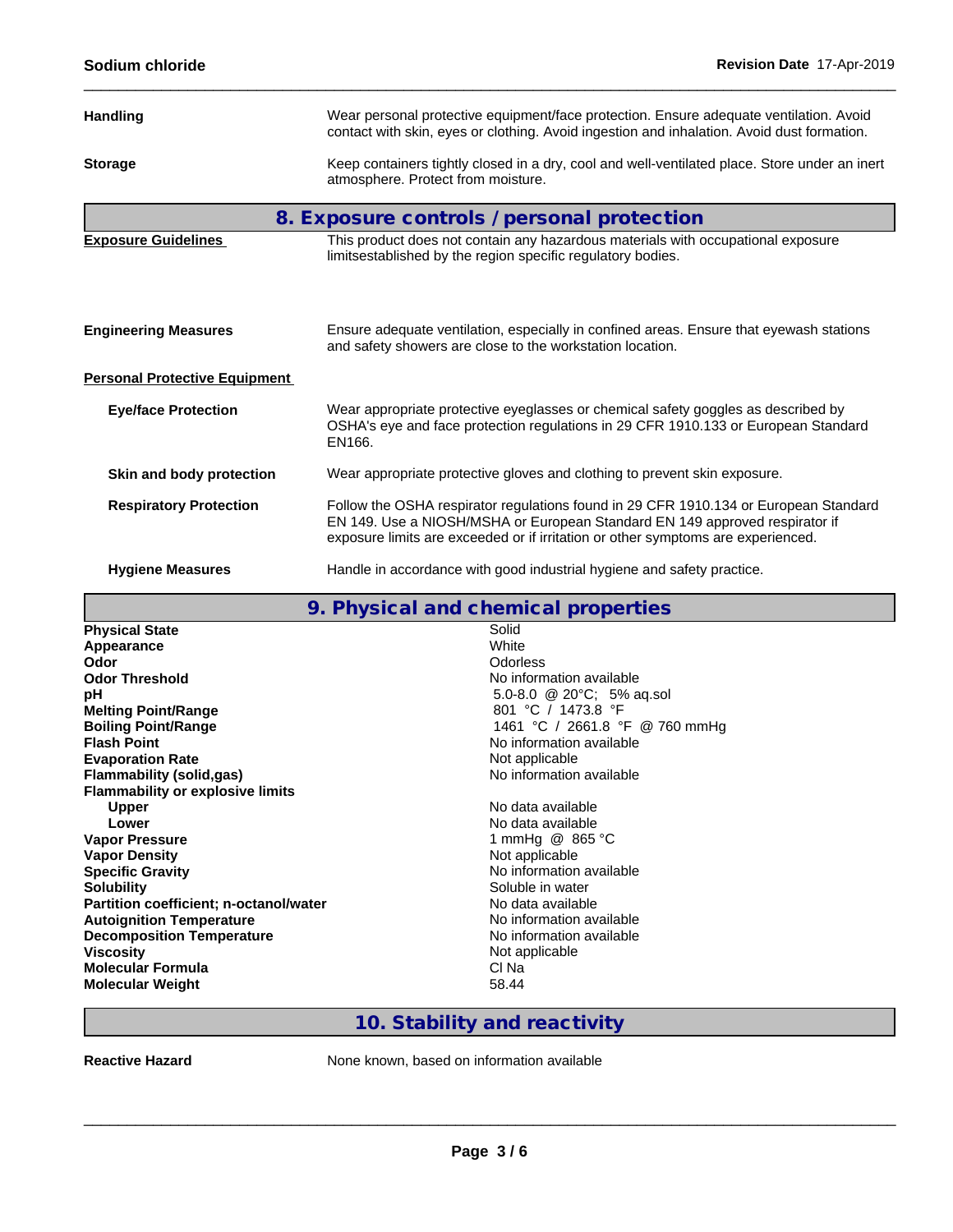| <b>Stability</b>                | Hygroscopic.                                                                              |
|---------------------------------|-------------------------------------------------------------------------------------------|
| <b>Conditions to Avoid</b>      | Incompatible products. Excess heat. Avoid dust formation. Exposure to moist air or water. |
| <b>Incompatible Materials</b>   | Strong oxidizing agents, Metals, Strong acids                                             |
|                                 | Hazardous Decomposition Products Hydrogen chloride gas, Sodium oxides                     |
| <b>Hazardous Polymerization</b> | Hazardous polymerization does not occur.                                                  |
| <b>Hazardous Reactions</b>      | None under normal processing.                                                             |

# **11. Toxicological information**

### **Acute Toxicity**

| <b>Product Information</b>                                       |               | See actual entry in RTECS for complete information.         |            |                                                                                            |             |                        |  |  |  |
|------------------------------------------------------------------|---------------|-------------------------------------------------------------|------------|--------------------------------------------------------------------------------------------|-------------|------------------------|--|--|--|
| <b>Component Information</b>                                     |               |                                                             |            |                                                                                            |             |                        |  |  |  |
| <b>Component</b>                                                 |               | LD50 Oral                                                   |            | <b>LD50 Dermal</b><br>$LD50 > 10$ g/kg (Rabbit)                                            |             | <b>LC50 Inhalation</b> |  |  |  |
| Sodium chloride                                                  |               | $LD50 = 3 g/kg (Rat)$                                       |            | $LC50 > 42$ g/m <sup>3</sup> (Rat) 1 h                                                     |             |                        |  |  |  |
| <b>Toxicologically Synergistic</b><br><b>Products</b>            |               | No information available                                    |            |                                                                                            |             |                        |  |  |  |
|                                                                  |               |                                                             |            | Delayed and immediate effects as well as chronic effects from short and long-term exposure |             |                        |  |  |  |
| <b>Irritation</b><br>No information available                    |               |                                                             |            |                                                                                            |             |                        |  |  |  |
| <b>Sensitization</b>                                             |               | No information available                                    |            |                                                                                            |             |                        |  |  |  |
| Carcinogenicity                                                  |               |                                                             |            | The table below indicates whether each agency has listed any ingredient as a carcinogen.   |             |                        |  |  |  |
| Component                                                        | <b>CAS-No</b> | <b>IARC</b>                                                 | <b>NTP</b> | <b>ACGIH</b>                                                                               | <b>OSHA</b> | <b>Mexico</b>          |  |  |  |
| Sodium chloride                                                  | 7647-14-5     | Not listed                                                  | Not listed | Not listed                                                                                 | Not listed  | Not listed             |  |  |  |
| <b>Mutagenic Effects</b>                                         |               | Not mutagenic in AMES Test                                  |            |                                                                                            |             |                        |  |  |  |
| <b>Reproductive Effects</b>                                      |               | No information available.                                   |            |                                                                                            |             |                        |  |  |  |
| <b>Developmental Effects</b>                                     |               | No information available.                                   |            |                                                                                            |             |                        |  |  |  |
| <b>Teratogenicity</b>                                            |               | No information available.                                   |            |                                                                                            |             |                        |  |  |  |
| <b>STOT - single exposure</b><br><b>STOT - repeated exposure</b> |               | None known<br>None known                                    |            |                                                                                            |             |                        |  |  |  |
| <b>Aspiration hazard</b>                                         |               | No information available                                    |            |                                                                                            |             |                        |  |  |  |
| delayed                                                          |               | Symptoms / effects, both acute and No information available |            |                                                                                            |             |                        |  |  |  |
| <b>Endocrine Disruptor Information</b>                           |               | No information available                                    |            |                                                                                            |             |                        |  |  |  |
| <b>Other Adverse Effects</b>                                     |               |                                                             |            | The toxicological properties have not been fully investigated.                             |             |                        |  |  |  |
|                                                                  |               |                                                             |            |                                                                                            |             |                        |  |  |  |

## **12. Ecological information**

### **Ecotoxicity**

Do not empty into drains. .

| Component                            | Freshwater Algae | <b>Freshwater Fish</b>                                                   | <b>Microtox</b> | <b>Water Flea</b>   |
|--------------------------------------|------------------|--------------------------------------------------------------------------|-----------------|---------------------|
| Sodium chloride                      | Not listed       | Pimephals prome: LC50:<br>7650 ma/L/96h                                  | Not listed      | EC50: 1000 mg/L/48h |
| <b>Persistence and Degradability</b> |                  | Soluble in water Persistence is unlikely based on information available. |                 |                     |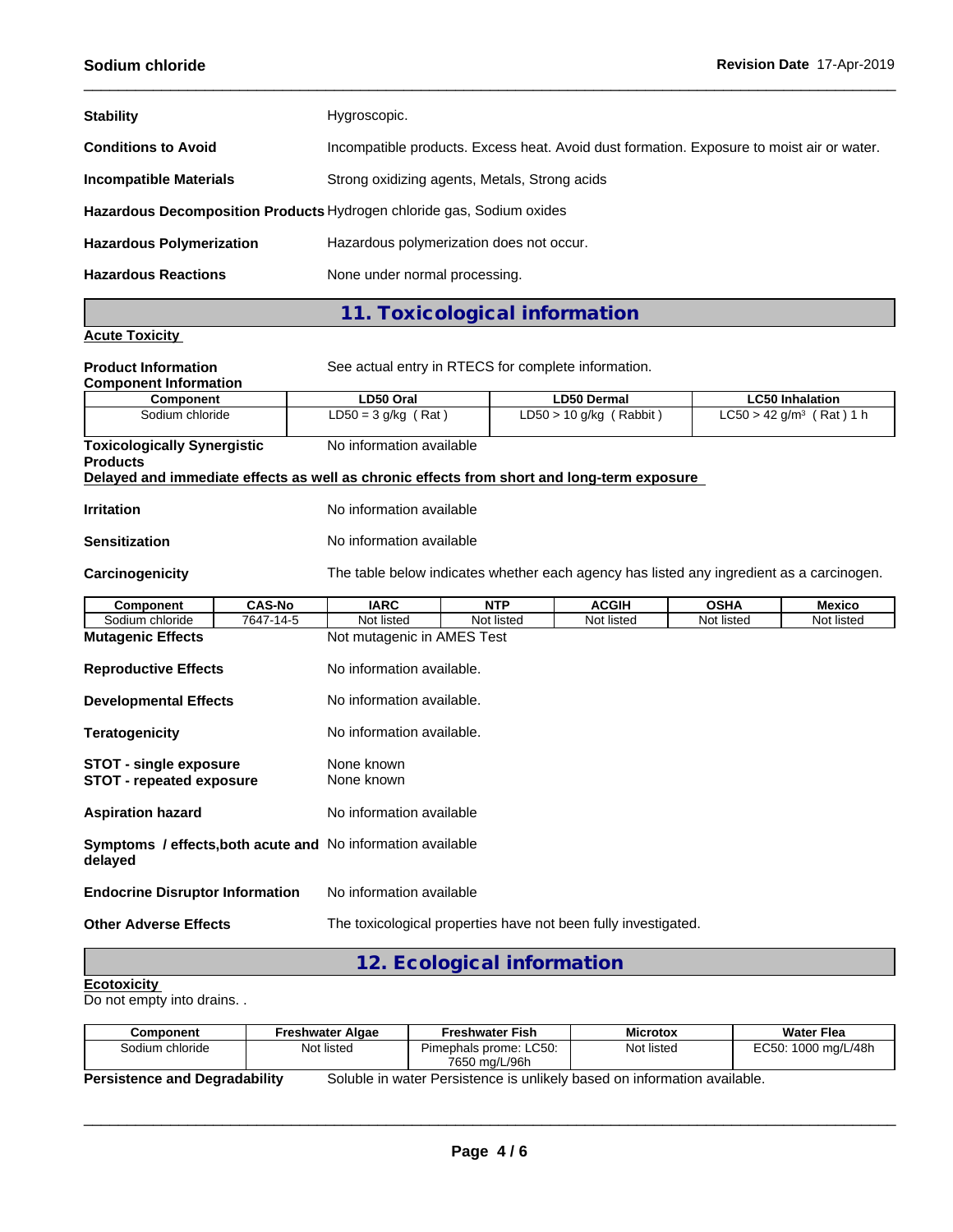| <b>Bioaccumulation/Accumulation</b> | No information available.                                                                                                                                                                                                                                             |  |  |  |  |  |  |
|-------------------------------------|-----------------------------------------------------------------------------------------------------------------------------------------------------------------------------------------------------------------------------------------------------------------------|--|--|--|--|--|--|
| <b>Mobility</b>                     | Will likely be mobile in the environment due to its water solubility.                                                                                                                                                                                                 |  |  |  |  |  |  |
|                                     | 13. Disposal considerations                                                                                                                                                                                                                                           |  |  |  |  |  |  |
| <b>Waste Disposal Methods</b>       | Chemical waste generators must determine whether a discarded chemical is classified as a<br>hazardous waste. Chemical waste generators must also consult local, regional, and<br>national hazardous waste regulations to ensure complete and accurate classification. |  |  |  |  |  |  |
|                                     | 14. Transport information                                                                                                                                                                                                                                             |  |  |  |  |  |  |

|                   | Not regulated              |  |
|-------------------|----------------------------|--|
| <u>DOT</u><br>TDG | Not regulated              |  |
| <b>IATA</b>       | Not regulated              |  |
| <b>IMDG/IMO</b>   | Not regulated              |  |
|                   | 15. Regulatory information |  |

### **United States of America Inventory**

| Component       | <b>CAS-No</b> | <b>TSCA</b> | TCO AL<br><b>∖ Inventorv notification -</b><br>שפ<br><b>Active/Inactive</b> | <b>TSCA - EPA Requiatory</b><br><b>Flags</b> |
|-----------------|---------------|-------------|-----------------------------------------------------------------------------|----------------------------------------------|
| Sodium chloride | 7647-14-5     |             | <b>ACTIVE</b>                                                               |                                              |

### **Legend:**

**TSCA** - Toxic Substances Control Act, (40 CFR Part 710)

X - Listed

'-' - Not Listed

**TSCA 12(b)** - Notices of Export Not applicable

### **International Inventories**

Canada (DSL/NDSL), Europe (EINECS/ELINCS/NLP), Philippines (PICCS), Japan (ENCS), Australia (AICS), China (IECSC), Korea (ECL).

| Component          | <b>CAS-No</b>         | <b>DSL</b> | <b>NDSL</b> | <b>EINECS</b>                          | <b>PICCS</b> | <b>ENCS</b> | <b>AICS</b> | $I = C C C$<br>にしるし | $V = 0$<br><b>KEGL</b> |
|--------------------|-----------------------|------------|-------------|----------------------------------------|--------------|-------------|-------------|---------------------|------------------------|
| chloride<br>Sodium | 764.<br>$-1 - 14 - 7$ |            |             | 1.508.3<br>0.21<br>,,,,,,<br>. 20<br>. |              |             |             |                     | 1/T<br>-31387<br>17 L  |

### **U.S. Federal Regulations**

| <b>SARA 313</b>                                                       | Not applicable                                              |
|-----------------------------------------------------------------------|-------------------------------------------------------------|
| <b>SARA 311/312 Hazard Categories</b>                                 | See section 2 for more information                          |
| <b>CWA (Clean Water Act)</b>                                          | Not applicable                                              |
| <b>Clean Air Act</b>                                                  | Not applicable                                              |
| <b>OSHA</b> - Occupational Safety and<br><b>Health Administration</b> | Not applicable                                              |
| <b>CERCLA</b>                                                         | Not applicable                                              |
| <b>California Proposition 65</b>                                      | This product does not contain any Proposition 65 chemicals. |
| U.S. State Right-to-Know<br><b>Regulations</b>                        | Not applicable                                              |
| <b>U.S. Department of Transportation</b><br>Reportable Quantity (RQ): | N                                                           |